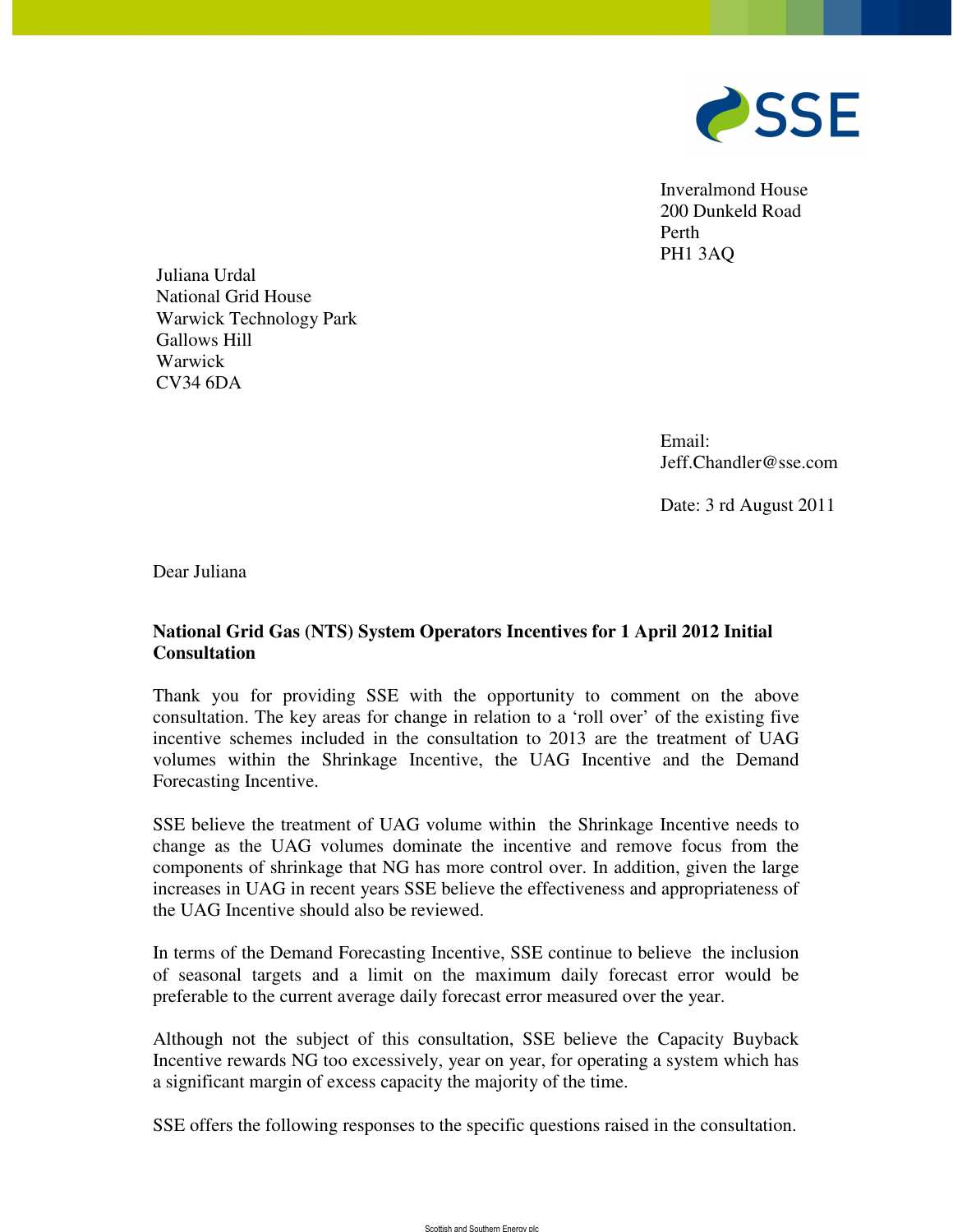

## **Shrinkage**

*Question 2.1 Are there any additional items which require consideration for the roll over of the Shrinkage incentive?* 

No additional items need to be considered for the Shrinkage Incentive as CFU, CV Shrinkage and UAG are the key components. However, SSE believes the treatment of UAG within the Shrinkage incentive needs to be reviewed in light of the large increases in UAG in recent years. These increases mean the Shrinkage Incentive is now dominated by UAG volumes.

NG state that they have little control over UAG and there is already a separate incentive to cover UAG. Unexplained variations in UAG affect the outcome of Shrinkage incentive payments to NG, for example an unexplained fall in UAG in 2012/13 could lead to the maximum incentive performance payment for NG even with no improvement in the other areas of the Shrinkage Incentive.

It is questionable whether it is appropriate to have UAG volume included in the Shrinkage Incentive given the stand alone UAG incentive now exists. However, for the purposes of a roll over it would seem reasonable to revert to an appropriate fixed UAG target for 2012/13 rather than passing through the net outturn volume of UAG.

*Question 2.2 What is the appropriate level of change and what are your priorities for the rollover of current arrangements in respect of the Shrinkage Incentive for a single year scheme for 2012/13?* 

SSE note that NG has out-performed incentive targets and received the maximum incentive performance payment over the last few years. The scale of cost target out performance is currently  $+$  or  $-$  £20 million and out performance was £107m in 2009/10 and £25 million in 2010/11. If the Shrinkage Incentive is rolled over to 2012/13 in its current form, SSE view it as necessary to tighten the targets.

*Question 2.3 Do you consider a review/update of the current CFU model appropriate for a rollover year, or do you believe that a more fundamental review is required? If so what approaches and/or techniques should be explored?* 

SSE do not consider it necessary to undertake a fundamental review of the CFU model for a one year rollover and a review/update of the current model is sufficient.

*Question 2.4 Do you consider TBE base case at seasonal normal demand remains an appropriate supply-demand scenario assumption for CFU target setting?* 

Yes, the TBE base case remains appropriate as SSE do not believe there is currently a better alternative.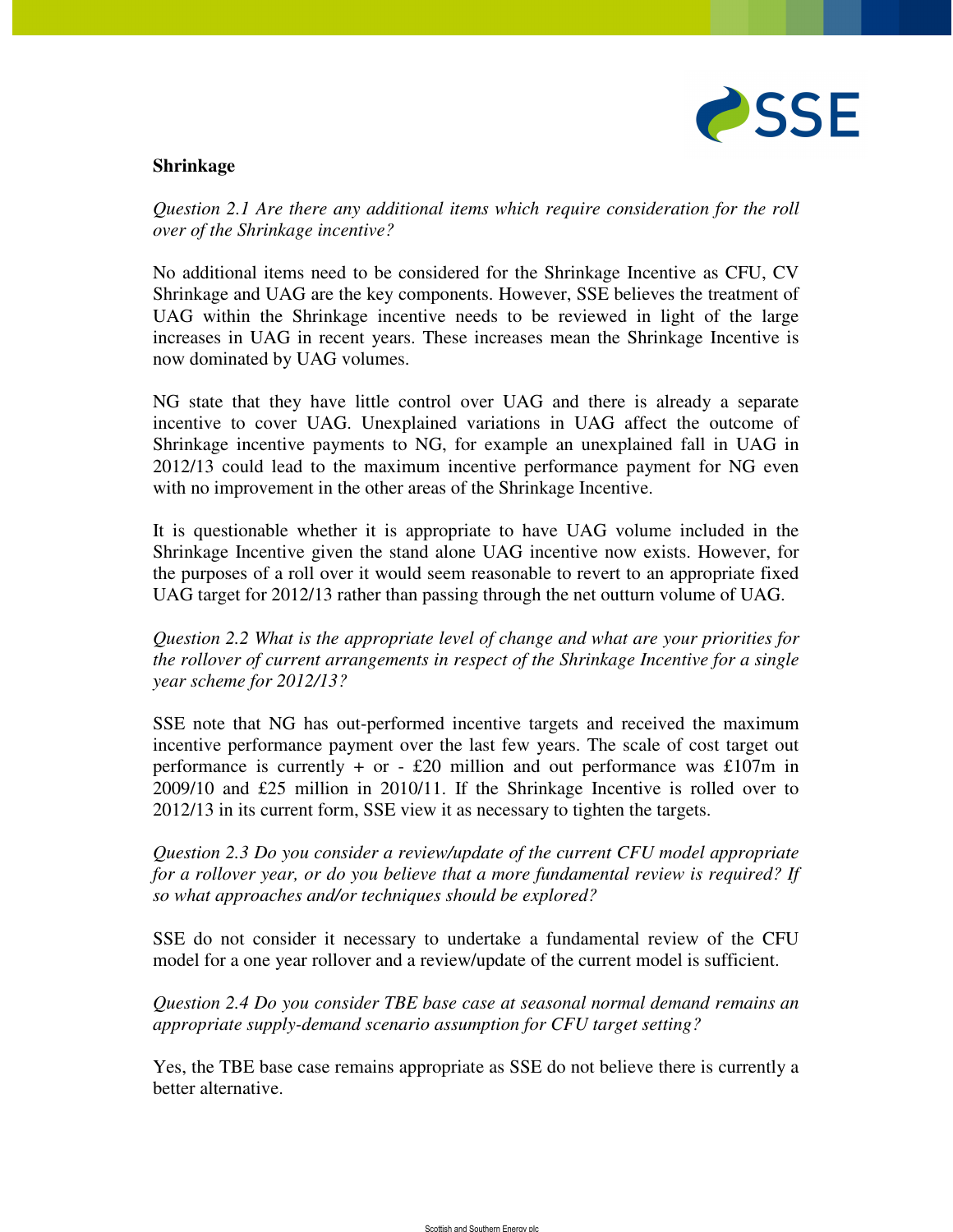

*Question 2.5 Do you believe it is necessary to review the CFU adjuster? If so, should this be an update of the current values or a revision of the methodology itself?* 

Given the importance of the CFU adjuster in reducing the CFU target error it would be prudent to review the adjuster along with the CFU model. Because we are dealing with a one year rollover, an update of the current value rather than a revision of the methodology is more appropriate.

*Question 2.6 Are the latest programmed dates for the installation of electric drive compressors an appropriate basis for the disaggregation of the baseline CFU target*  into gas and electric target volumes? If not, what do you believe would be the *appropriate basis?* 

Yes, this appears to be a suitable basis to split out the baseline CFU target into gas and electric target volumes.

*Question 2.7 In respect of the Shrinkage procurement incentive, do you believe that it remains appropriate for the UAG component of the gas volume target to continue to be based upon net outturn volumes?* 

As discussed in our response to Question 2.1, SSE questions the inclusion and treatment of UAG volumes within the Shrinkage Incentive. However, for the purposes of the 2012/13 roll over, SSE believe it is appropriate to change the treatment of UAG within the Shrinkage Incentive rather than propose removing the UAG volume from the incentive.

Given UAG volumes have increased substantially in recent years and therefore remove focus from the other components of the Shrinkage Incentive, it would seem sensible to revert to an appropriate fixed UAG target for 2012/13 rather than passing through the net outturn volume of UAG for the purposes of a roll over.

*Question 2.8 Do you believe it is appropriate to maintain the mechanism that enables exclusions (for specific CV risks that cannot be mitigated economically) to be identified within the current incentive structure? If not, how should these risks be accommodated within the incentive structure?* 

Yes but it is also appropriate to monitor the situation as more unconventional gas and bio-gas projects that produce low CV gas are developed.

*Question 2.9 Do you believe that swing is an incremental cost for which there should be an allowance in addition to the benchmark price?* 

Due to the nature of the incentives that require both forecasting volume and committing to a price based on a forward curve, there will inevitably be a swing allowance.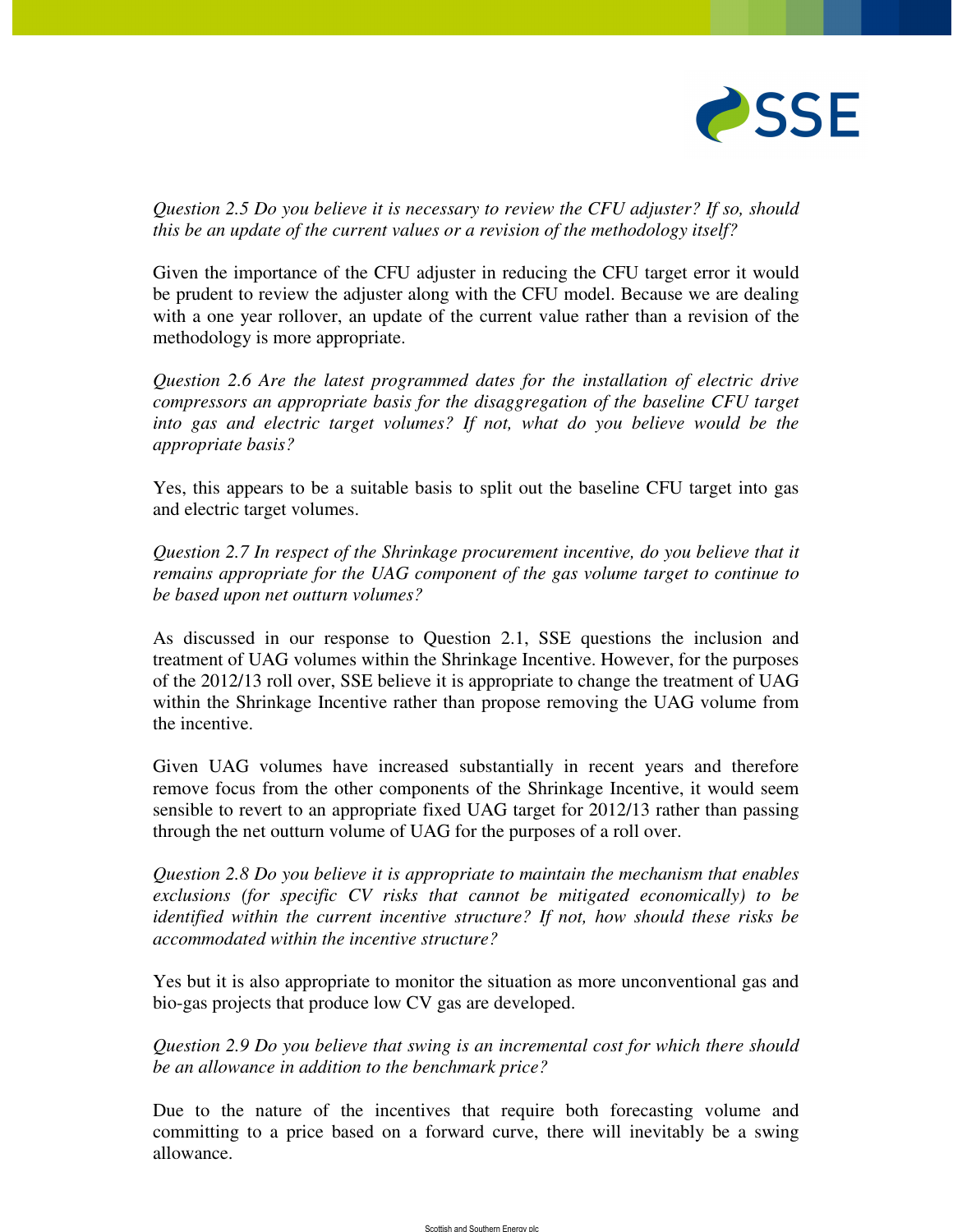

*Question 2.10 Is the current ex-ante market benchmark approach appropriate for the purposes of a one year rollover? If not, what alternative arrangements do you believe are appropriate?* 

The ex-ante adjustment approach used between 2009-12 would seem appropriate for the one year rollover.

*Question 2.11 Do you believe it is appropriate to review the ECRP reference price uplift?* 

Yes given the changes in the market outlined by NG it would seem appropriate to review the price.

*Question 2.12 Do you believe it remains appropriate for the ECRP reference period within the rollover arrangements retain a bias to prompt price?* 

Yes a prompt price bias would appear suitable for a rollover to 2012-13.

*Question 2.13 What do you consider is an appropriate incentive treatment of the TNUoS, DUoS and CRCEES costs?* 

TNUoS, DUoS and CRCEES costs updated with appropriate tariffs for 2012/13, would seem appropriate.

*Question 2.14 Do you think it is appropriate to have a bespoke environmental dimension to the NTS Shrinkage incentive? If yes, do you believe it is appropriate to review the adjustment for the shadow price of carbon within the 2012-13 scheme to ensure the appropriate level of interaction with environmental legislation?* 

SSE believe there is a risk of duplication between CRCEES and inclusion of the shadow price of carbon adjustment. Managing carbon emissions should be a routine part of core business for a responsible and prudent system operator. This is recognised by NG themselves in their Environmental Policy Statement. The NTS Environmental Incentive already provides an incentive for NG to recognise the environmental impact of the compressor fleet. Therefore, it does not appear necessary to apply a carbon price adjustment to the Shrinkage Incentive for the 2012/13 scheme.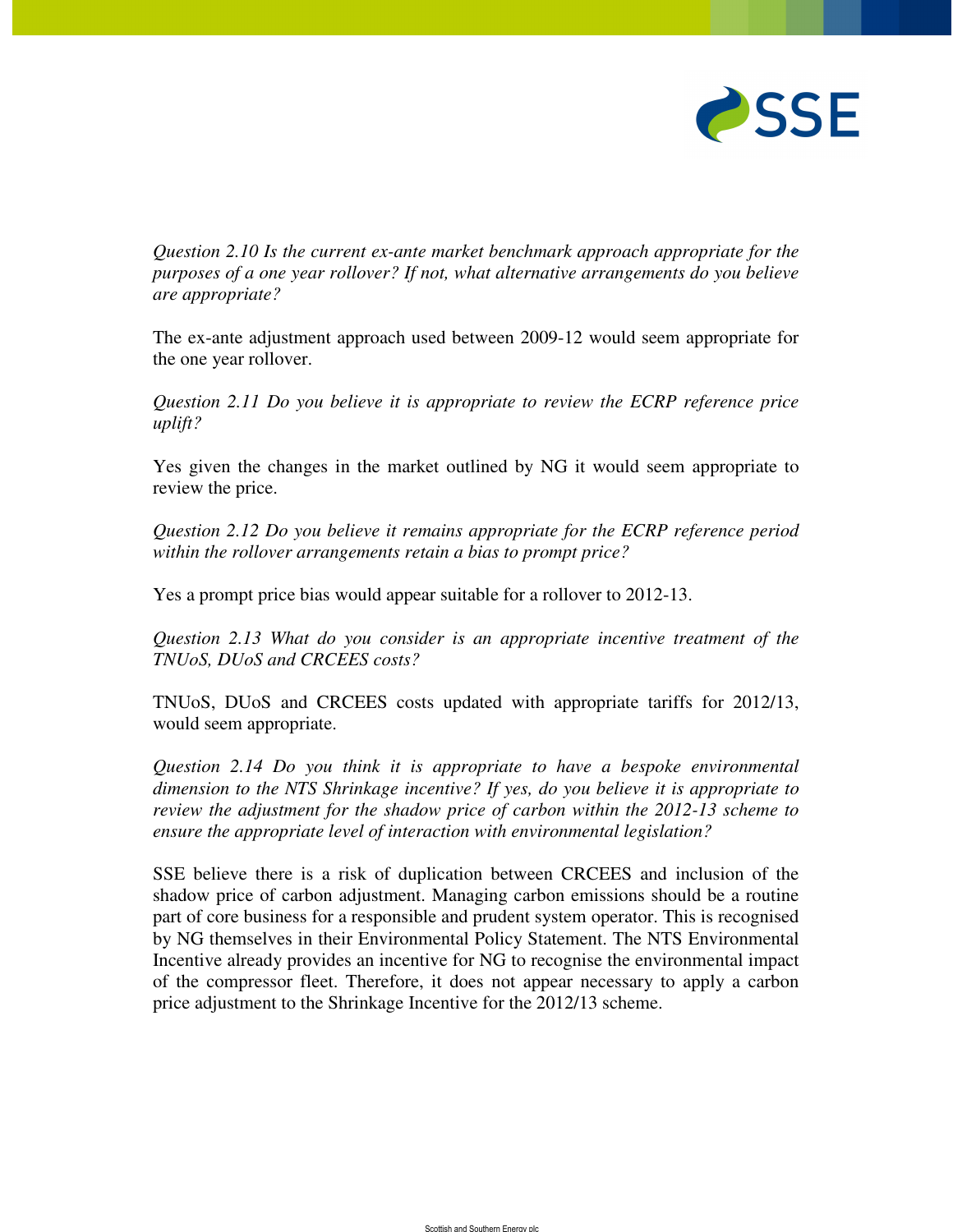

#### **Unaccounted for Gas**

*Question 3.1 Do you believe that National Grid has a central role in the minimisation of UAG volumes? If not, who do you believe should take this role?* 

SSE believes that the minimisation of UAG volumes should be the responsibility of NG as the System Operator because there is no other party more suited. SSE appreciate the ownership of meters lies with a number of different parties the majority of who are DNs with whom NG has contracted terms.

*Question 3.2 If you consider that National Grid has a central role to play, do you believe that National Grid should be incentivised to perform this role or should it be subject to a funded obligation?* 

In its current form the incentive appears to be unsuccessful in lowering the volume of UAG. Given the large volumes and cost to industry of UAG, a review of the options for minimising UAG volumes may be appropriate. An incentive structure that introduced an element of downside as well as upside should be considered as this would provide increased incentive to minimise UAG volumes.

Given metering measurement tolerances and metering error might be the primary cause of UAG, a review of the structure of the incentive (for example an to incentive to check calibration of meters) may be appropriate.

*Question 3.3 If an incentive were in place for UAG in 2012/13, what would an appropriate incentive structure be? For example, the current incentive scheme is based upon the absolute volume of UAG in a year.* 

If an incentive is in place for UAG in 2012/13 then it would be appropriate to review the incentive structure. SSE sees some merit in NG's suggestion of a target for shorter periods (monthly) to create an enduring incentive across the year. It would be interesting to see more detail on this proposal.

An alternative to this proposal would be to widen the target volume band considerably to ensure the annual target can not be so easily exceeded. The UAG incentive scale runs in a narrow band between 1,791 GWh and 2,862 GWh and a wider band may be more appropriate. In addition, there is no downside to the incentive if UAG rises as was the case at the start of 2010. An incentive structure that has both upside and downside may be more successful at minimising UAG volumes.

## **Demand Forecasting**

*Question 4.1 Do you support the view that the structure of the current D-1 13:00 Demand Forecasting Incentive remains fit for purpose for incentivising National Grid to provide valued information to customers? If you do not agree with this view, do you have any views as to how the structure could be improved to apply from 1 April 2012?*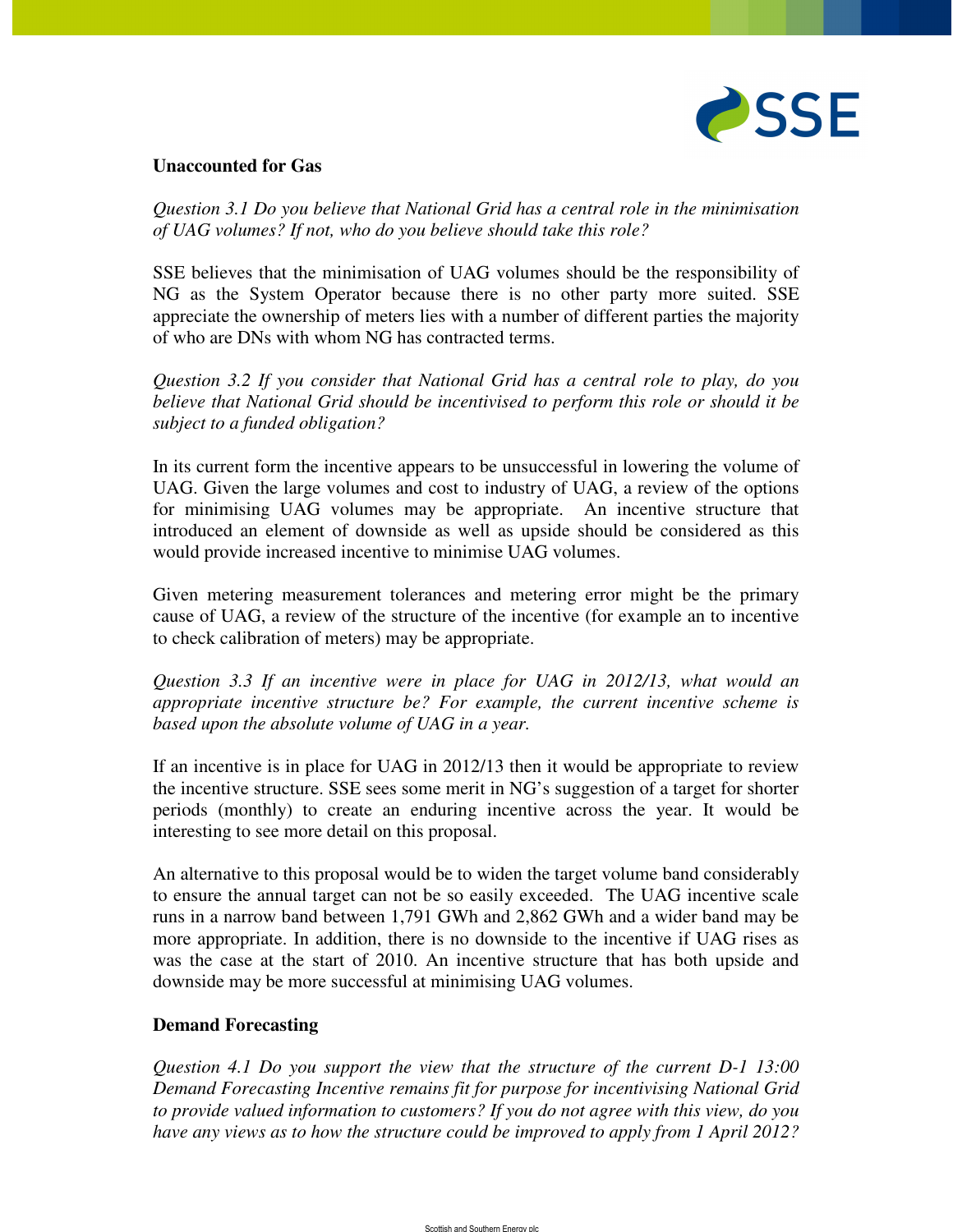

SSE believe it is appropriate to continue to base the demand forecasting incentive around the D-1 13:00 demand forecast. However, the current incentive is based around the annual average level of forecast error. This structure implies that the value of an accurate demand forecast is equal for all days in the year (i.e. there is no increased value on winter or higher demand days). It also implies that the focus of NG

NTS activities is on reducing the average level of forecasting error rather than trying to specifically address the occurrence of an individual day with a large forecast error.

SSE believe that the current incentive structure should be modified to:

- Have four separate average levels of forecasting error periods; Winter, Autumn, Spring and Summer. This will reflect the different market value of days in each season.
- Have a separate incentive to avoid large peak single day errors in the Winter i.e. no more than 8% absolute forecast error.
- Reduce the current average forecast error from 3% to 2.5%. Historical evidence has shown that NG NTS can achieve this level of forecast accuracy.

*Question 4.2 Do you have any views or evidence regarding the volatility of demand in 2012/13? In addition, do you have any views on how this demand volatility will impact the Demand Forecast incentive?* 

Gas demand volatility is driven by a number of factors including GDP growth, relative fuel pricing, weather, fast cycle storage and interconnectors. SSE do not expect demand to be excessively volatile in 2012/13 and these variables can be forecast with reasonable accuracy closer to the time.

*Question 4.3 If National Grid was able to improve its demand forecasts, how would this impact on your business?* 

Improved demand forecasting would result in a reduction in trading SSE's energy position and a saving in the amount spent on cash-out.

*Question 4.4 Do you agree with the analysis we propose to undertake in order to review the annual error target as described in paragraph 140 above? If you do not agree with this proposed approach are you able to state which amendments or additions you consider are appropriate to this analysis?* 

Yes the analysis outlined will be useful in improving the accuracy and transparency of demand forecasting.

*Question 4.5 What value (or relative value) do you place on each of the demand forecasts?*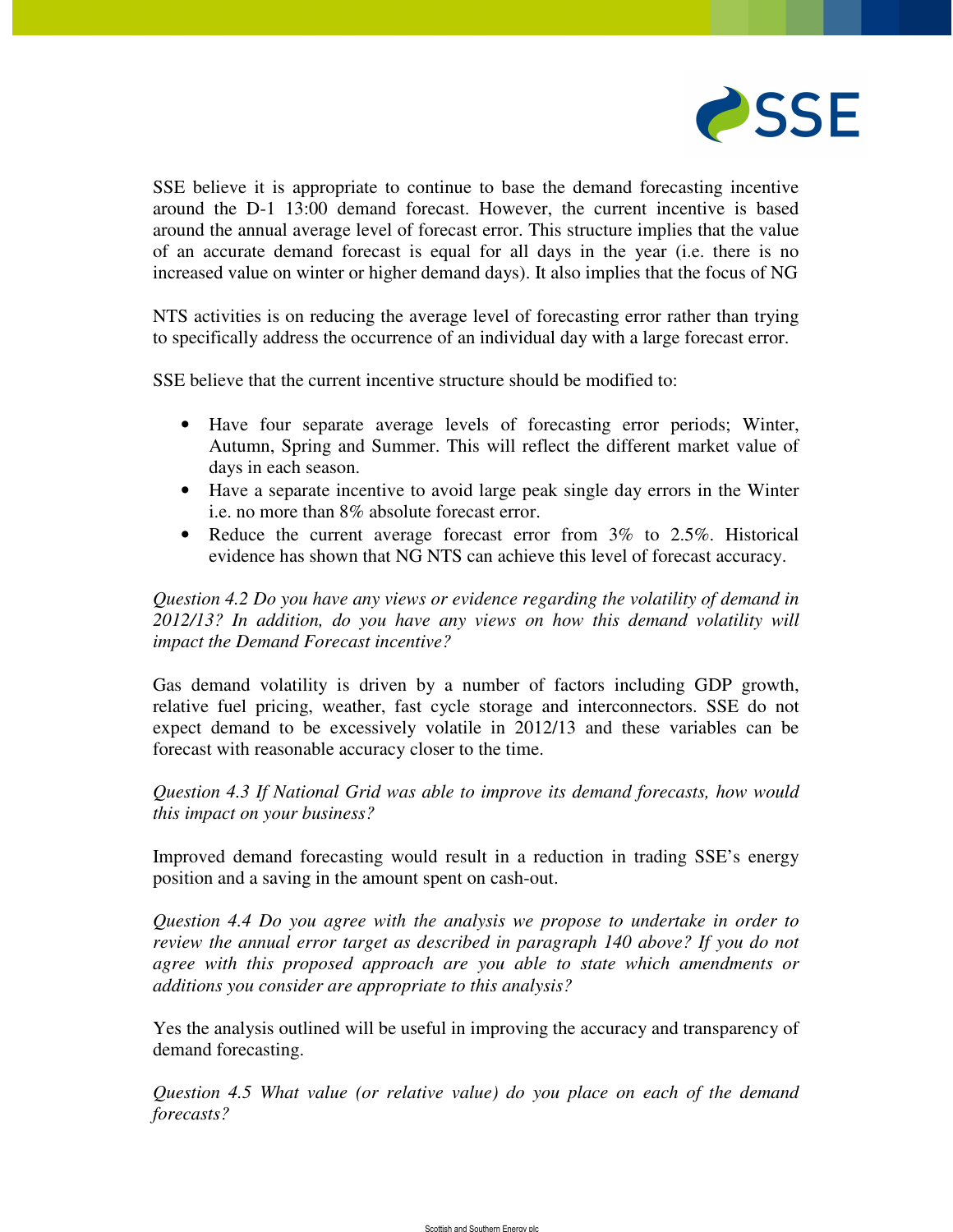

SSE value the D-1 13:00 demand forecast most highly as it is used for balancing our energy position. The D-5 to D-1 forecasts are of less value as the forecasting error is larger.

*Question 4.6 Which of the forecast times do you believe should be incentivised?* 

As stated above SSE believe it is appropriate to continue to base the demand forecasting incentive around the D-1 13:00 demand forecast.

## **Data Publication**

*Question 5.1 What value do users put on the data items that are published under this incentive? In particular we welcome views from small suppliers and large consumers.*

The provision of data under the incentive is a useful service. However, SSE believe data publication should be treated as a routine requirement rather than an action to be incentivised.

*Question 5.2 Are the current target levels of website availability and timeliness of data publication appropriate?* 

It is important for data items to be available when most needed i.e. peak demand periods when a gas balancing alert has been issued. The current incentive does not encourage this.

*Question 5.3 Do you agree with our recommendation that the structure of this Incentive should not be reviewed for the rollover year in order to allow for a more detailed focus on SO Incentive schemes effective from 1 April 2013?* 

SSE believe data publication should be treated as a routine requirement rather than an action to be incentivised and as such believe the data publication incentive should be replaced with a licence requirement. However, if the data publication incentive remains in place for the roll over, SSE agrees with this recommendation that the structure should not be reviewed.

*Question 5.4 What information, if any, do users consider should be incentivised beyond the existing defined dataset?* 

SSE do not see a need to expand the coverage of the incentive.

#### **Residual Balancing**

*Question 6.1 Do you support the view that the structure of the current Residual Balancing Incentive remains fit for purpose in incentivising National Grid to not enter the market where possible and minimise our impact on the market when we do enter? If you do not agree with this view, do you have any views as to how the structure could be improved to apply from 1 April 2012?*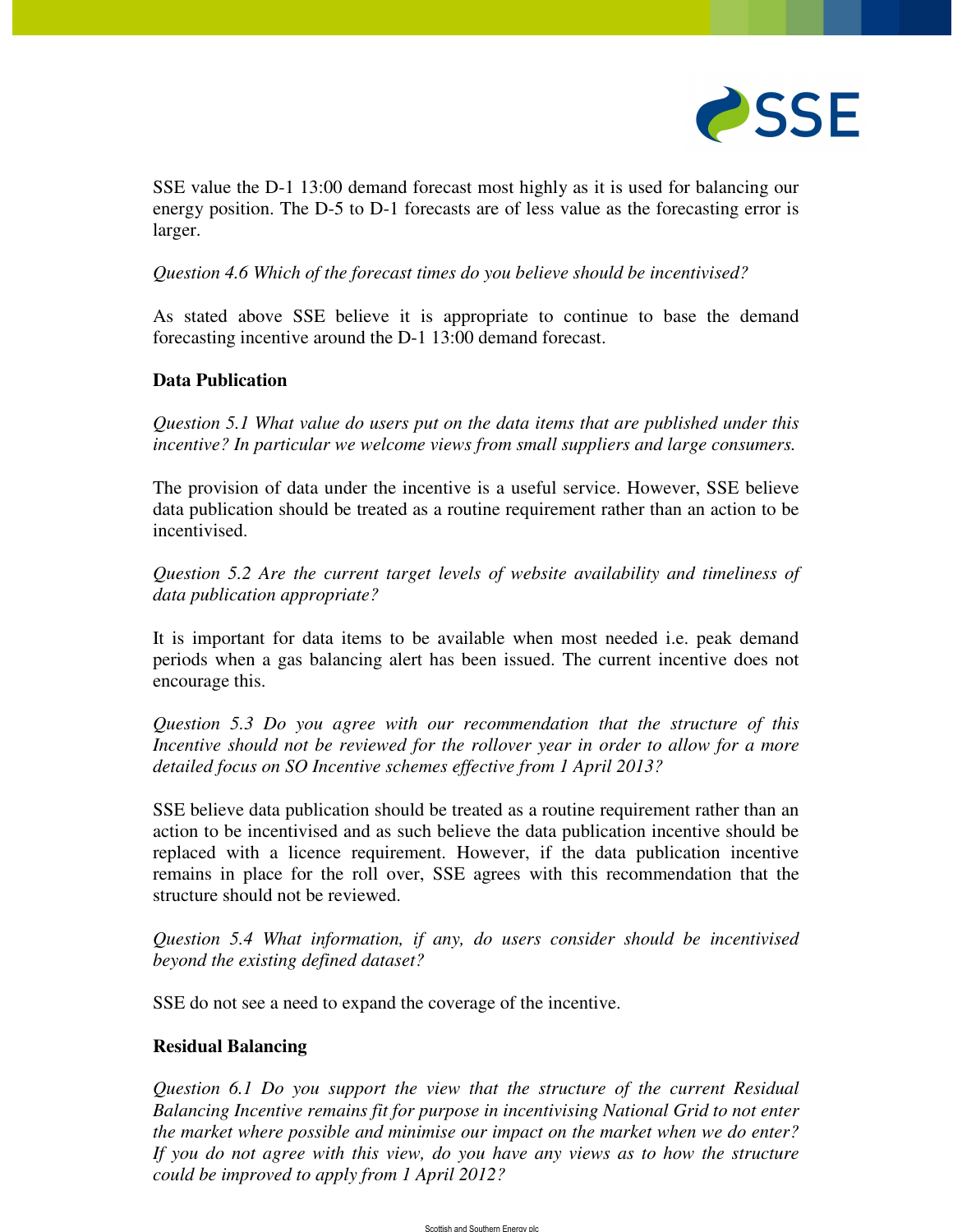

The current incentive appears to have worked well and therefore SSE view the current Residual Balancing Incentive structure as appropriate for a rollover to 2012/13.

*Question 6.2 Do you support the view that the target parameters of the PPM should be reviewed?* 

A continued tightening of the PPM target in 2012/13 would seem appropriate as NG's incentive performance should require continuous improvement and significant payments have been made under the scheme in recent years.

*Question 6.3 Do you agree with the analysis we propose to undertake in order to review the PPM target as described in paragraph 183 above? If you do not agree with this proposed approach are you able to state which amendments or additions you consider are appropriate to this analysis?* 

SSE believes that the two components of the Residual Balancing incentive, the price performance measure and linepack measure, are of potentially critical importance in influencing market price and trading sentiment. The two measures are directly related to one another and need to remain bundled together under the Residual Balancing incentive. The historical incentive payments are sizeable but against the potential impact on the wholesale market price the incentive appears to be appropriate but in need of tightening.

#### *Question 6.4 Do you believe that the LPM target parameter should also be reviewed?*

Yes, given the significant payout under the LPM incentive it makes sense to undertake a review of the appropriateness of the target.

*Question 6.5 If possible could you provide your views on suitable levels for the residual balancing scheme parameters?* 

A continued tightening of the residual balancing scheme parameters in 2012/13 would seem appropriate as NG's incentive performance should require continuous improvement and significant payments have been made under the scheme in recent years. A tightening of the PPM target to at least 2% would be desirable.

## **Information on Incentive Performance**

*Question 7.1 Is the information provided as summarised above useful?* 

The graphical summary and more detailed Excel output are both useful outputs.

*Question 7.2 Is there any further data that could be issued by National Grid to improve the level of information available in respect of SO Incentives?* 

It would be useful to have a breakdown of each component of the Shrinkage Incentive and progress towards the target.